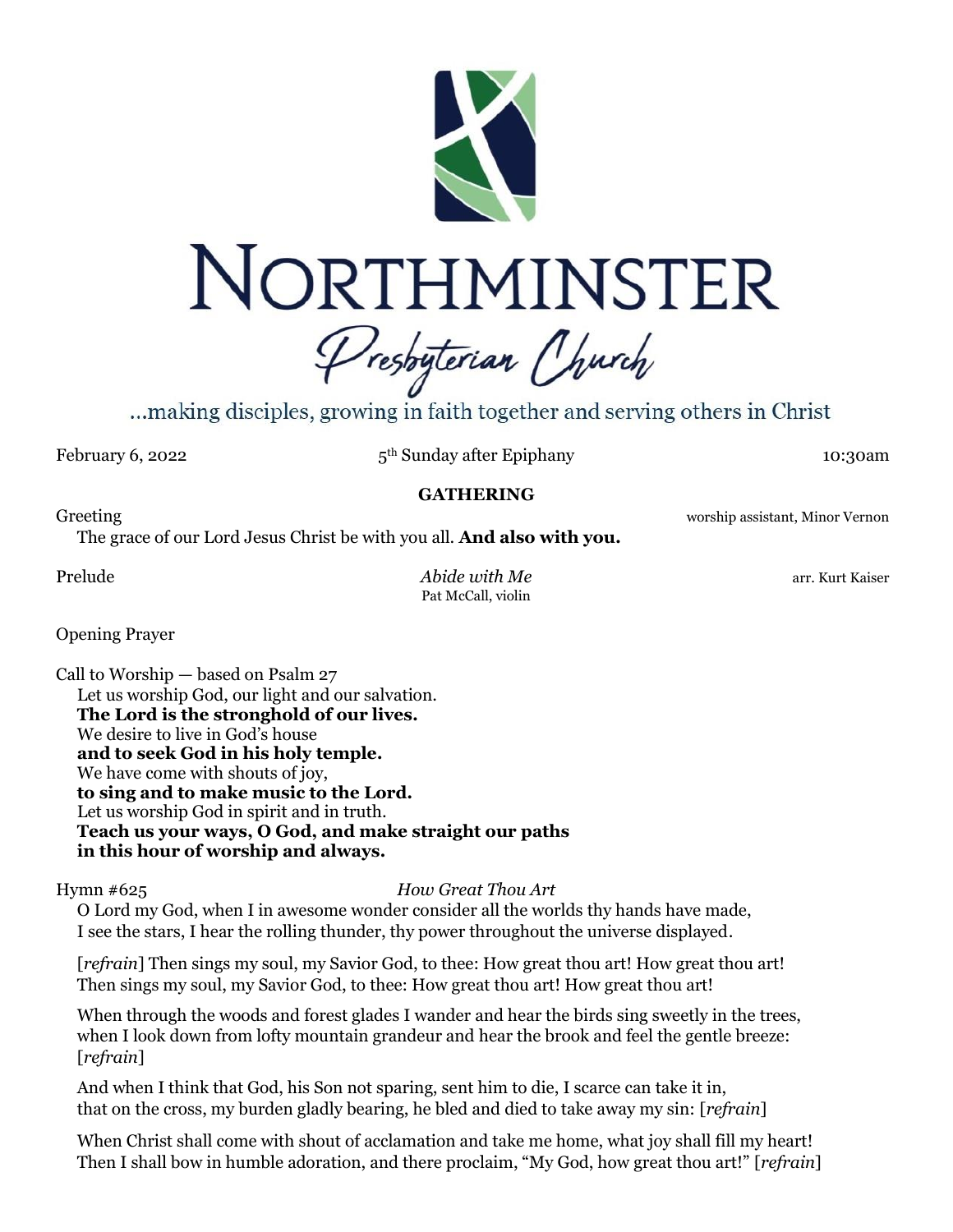Call to Confession

Prayers of Confession

**Holy and merciful God, in your presence we confess our sinfulness, our shortcomings, and our temptation to hide from you. You alone know how often we have strayed from the path shown to us by Jesus.**

**We wander from your ways. We waste your good gifts. We forget your saving love.**

**Have mercy on us, O Lord. Remember your grace promised to us. Forgive our many shortcomings, and help us to live in your light and walk in your ways, for the sake of Jesus Christ, our Savior, in whose name we pray …**

Assurance of Forgiveness



Affirmation of Faith — the Apostle's Creed

**I believe in God the Father Almighty, Maker of heaven and earth.**

**And in Jesus Christ his only Son our Lord; who was conceived by the Holy Ghost, born of the Virgin Mary, suffered under Pontius Pilate, was crucified, dead, and buried; he descended into hell; the third day he rose again from the dead; he ascended into heaven, and sitteth on the right hand of God the Father Almighty; from thence he shall come to judge the quick and the dead.**

**I believe in the Holy Ghost; the holy catholic Church; the communion of saints; the forgiveness of sins; the resurrection of the body; and the life everlasting. Amen.**

\*Offering Signs of Peace

# **LISTENING**

Moment for Mission – Neighborhood Committee

Gathering our Offerings

Offertory Music *Fairest Lord Jesus* arr. Kurt Kaiser

Prayers of the People, Lord's Prayer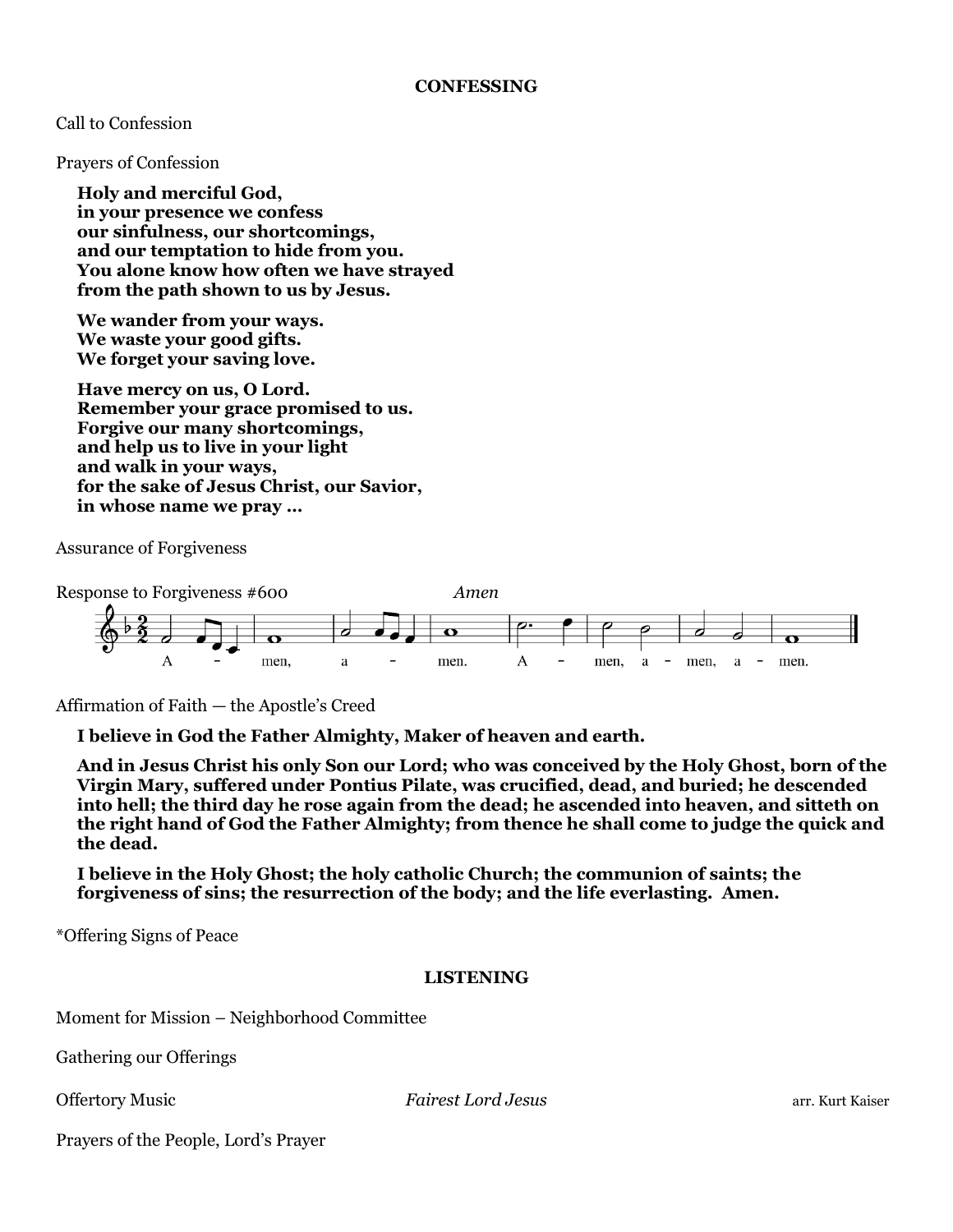# Hymn #451 *Open My Eyes, That I May See*

Open my eyes, that I may see glimpses of truth thou hast for me. Place in my hands the wonderful key that shall unclasp and set me free. Silently now I wait for thee, ready, my God, thy will to see. Open my eyes, illumine me, Spirit divine!

Open my ears, that I may hear voices of truth thou sendest clear. And while the wave notes fall on my ear, everything false will disappear. Silently now I wait for thee, ready, my God, thy will to see. Open my ears, illumine me, Spirit divine!

Open my mouth, and let me bear gladly the warm truth everywhere. Open my heart, and let me prepare love with thy children thus to share. Silently now I wait for thee, ready, my God, thy will to see. Open my heart; illumine me, Spirit divine!

Scripture – Luke 5:1-11

#### Sermon in Words **The cure for cynicism** Dr. Brian Wright

# **DEPARTING**

\*Hymn #738 *O Master, Let Me Walk with Thee*

O Master, let me walk with thee in lowly paths of service free; tell me thy secret; help me bear the strain of toil, the fret of care.

Help me the slow of heart to move by some clear, winning word of love; teach me the wayward feet to stay, and guide them in the homeward way.

Teach me thy patience, still with thee in closer, dearer company, in work that keeps faith sweet and strong, in trust that triumphs over wrong.

In hope that sends a shining ray far down the future's broadening way; in peace that only thou canst give, with thee, O Master, let me live.

\*Benediction

May the peace of the Lord Christ go with you, wherever he may send you. May he guide you through the wilderness, protect you through the storm. May he bring you home rejoicing at the wonders he has shown you. May he bring you home rejoicing, once again into our doors.

Postlude



\*Sung Response Northumbria Commuity